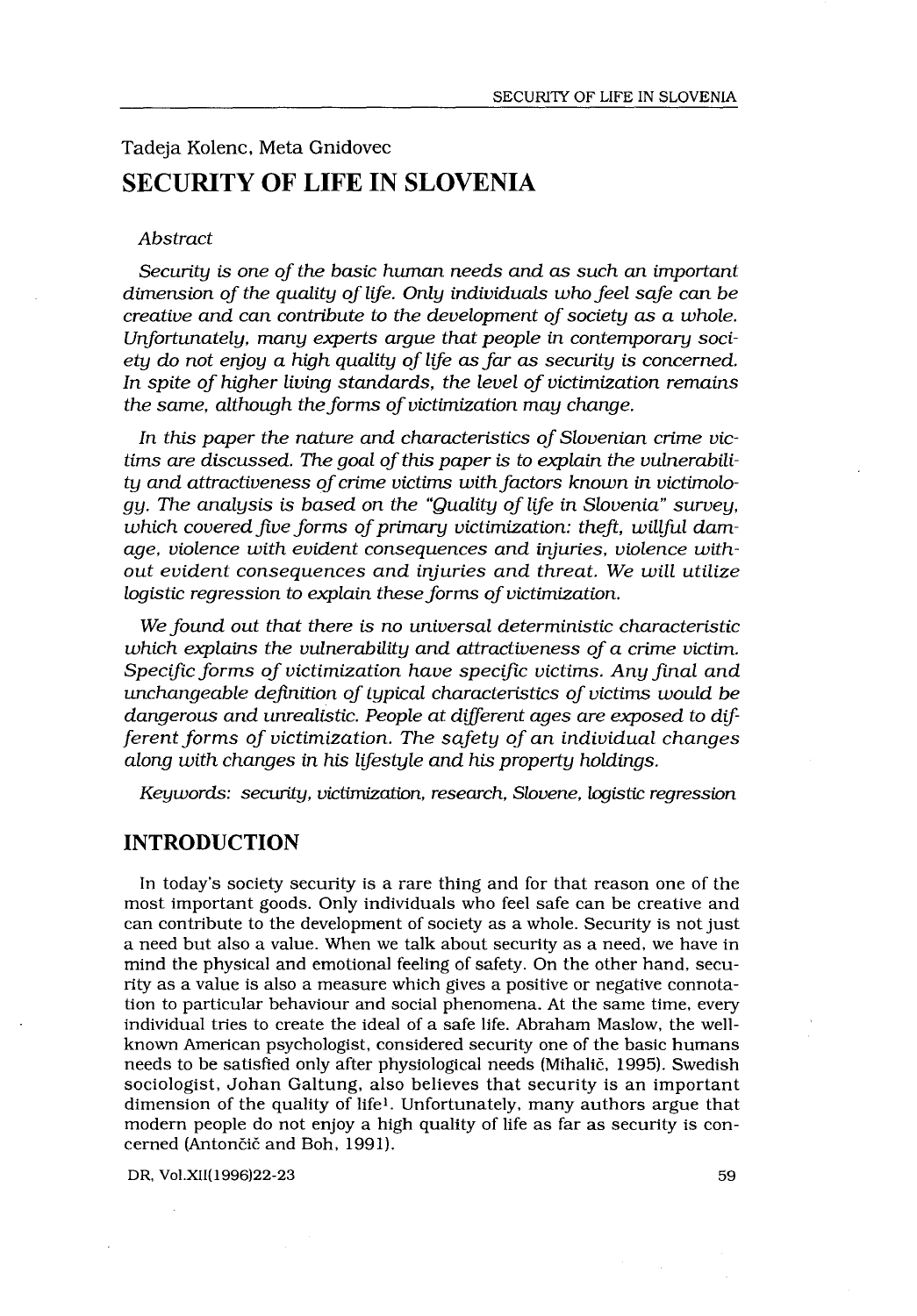At the end of the second millenium, the security of the individual is one of the essential dimensions of quality of life. Security is a value, the meaning of which emerged together with the concept of human rights and liberties in democratic societies. People are more and more aware of their right to a safe life (Pečar, 1992) . This right must therefore be ensured by state and government. Thus security has also become a political issue, since crime and the fight against it call for political interference and the activation of political resources and forces (Pečar, 1995).

We distinguish objective security from the subjective feeling of security . The security of a state can not be estimated only on the basis of official statistics, such as police and judicial records . Official statistics can only indicate how good state administration, especially the police and the jurisdiction, is functioning. There is always a gap between the officially recorded crime rate and the real crime rate. Real criminality always remains hidden and unknown. To estimate so-called "dark figure of crime" victim surveys are often used. These surveys are also used to evaluate subjective feeling of security, for example, how safe respondents feel, how sensible are they about security matters, what they are afraid of, whether they could fight against crime and could cope with crime's consequences (Lynch, 1992). In victim surveys and other social surveys about security, we are usually dealing with two distinct types of data, 'hard' and 'soft' data respectively objective and subjective indicators2 . The first type, 'hard' data describes actual or anticipated behaviour of individuals or groups; an objective indicator of security is, for example: Which type of victimization were the respondents exposed to? Did they report the crime to the police? The second type of data describes the psychological aspects such as thoughts, feelings, beliefs, and opinion that are not directly accessible to anyone but the respondent . (Bradburn, 1983: 289 -290) .

Despite higher living standards, the level of the victimization remains the same in most societies, just the forms and types of victimization change. Higher crime rates have been observed in Slovenia as well . Although the total number of crime events last year declined, the increase in violent and organized crime occurred. According to the crime statistics violence is generally accepted as a mean of solving everyday conflicts between individuals and groups in our society . It is a reflection of personal dissatisfaction and also an expression of deprivation of particular social groups . Due to intense social and juridical changes an increase of crime events, especially violent and organized crime was expected (Report of the Ministry of the Interior for 1994, Orientations for police work on security field in 1995) .

In comparison with other European countries, Slovenia still guarantees a relatively high level of security to its inhabitants (less crime events and more solved cases per inhabitant)3 . Pečar (1988) argues that the state with its formal and informal mechanisms can not totally protect its inhabitants from crime and prevent individuals from being victimized<sup>4</sup>. Numerous public opinion surveys and many comments in the opinion pages in newspapers confirmed a general fear of crime . People feel less safe . In the 'National Security in Slovenia 1994' survey respondents named crime as one of the main factors5, which threatened security of Slovenia . According to a poll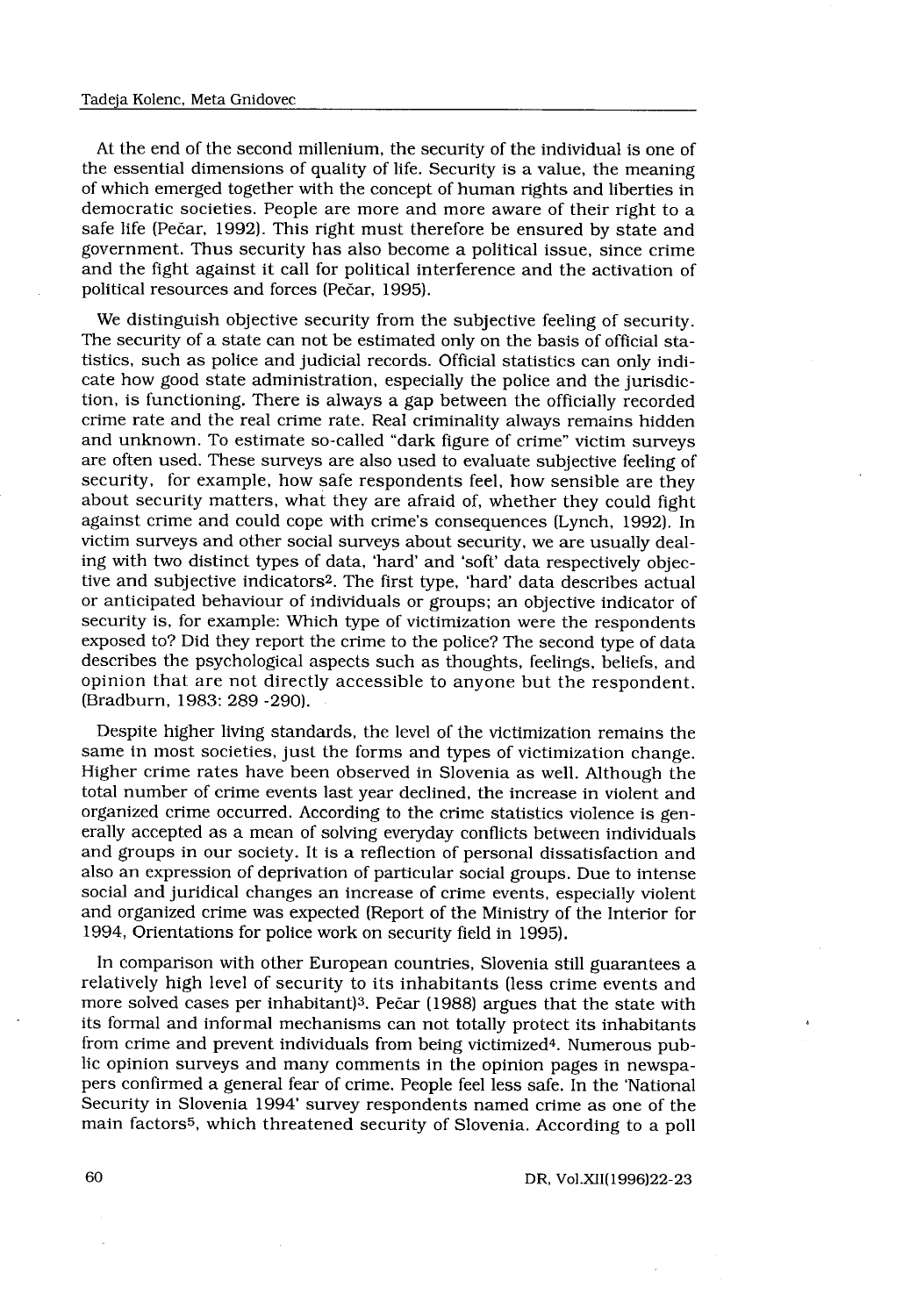done by newspaper, Večer, every third respondent felt threatened because of the growing crime rates (Večer, 23. February 1995). However, the surveys such as Slovenian public opinion and Political barometer show that crime is not the most important problem in people's life . In March 1995 only 7 .0% of respondents6 identified crime as one of the pressing issues of our "young" state and a year later, in March 1996, the percentage even dropped to 3 .9%. According to Slovenian public opinion (December 1995) people are most concerned about road accidents, especially where victims under 30 years old .

This paper will discuss the nature and characteristics of victims of crime in Slovenia . Our goal is to explain vulnerability and attractiveness of crime victims with factors known in victimology . We are also interested in how often victims report crimes to the police . The analysis is based on the Quality of Life in Slovenia survey, which covered five forms of victimization : threat, theft, willful damage, violence with evident consequences and injuries and violence without evident consequences and injuries . Theoretical issues about crime and victimization, risk factors and models are briefly considered . Furthermore, logistic regression is described and applied to analyze the main forms of victimization .

# THEORETICAL ISSUES

## CRIMINALITY

The human is a biological and social being, who satisfies his needs, accomplishes his interests and fulfills his commitments in close relationships with other members of society. His behavior is determined by social rules which distinguish between socially acceptable and permissible conduct and deviant, undesirable behavior . Deviant behavior can be characterized by: committing crimes, becoming an alcoholic, using drugs, etc.

Criminality is a specific social phenomenon . It is not simply the sum of criminal acts or the deviant behavior of a few individuals ; it is a reflection of social conditions and a measure of how well the system of social mechanisms is operating on both a macro and micro level . Various factors influence the crime rate: legislation, socioeconomic conditions, criminal and penal policy, respect for the law, inclination of inhabitants to commit crimes (mentality), etc. Criminality can be defined as a great number of heterogeneous and different crimes or incidents, which consequences are dangerous and injurious to the individual and society as whole (Kolenc, 1993 : 9-13) .

#### VICTIMIZATION

Unfortunately, a general definition of victimization does not exist. The concept of victimization is also questionable because of a variety of types, forms and levels of victimization . The heterogeneousness of victimization is reflected in a great number of typologies . Victimization is classified according to the nature, form, effect, level, prevalence  $\ldots$  (Fattah, 1991:  $5 - 18$ ).

DR, Vol.XII(1996)22-23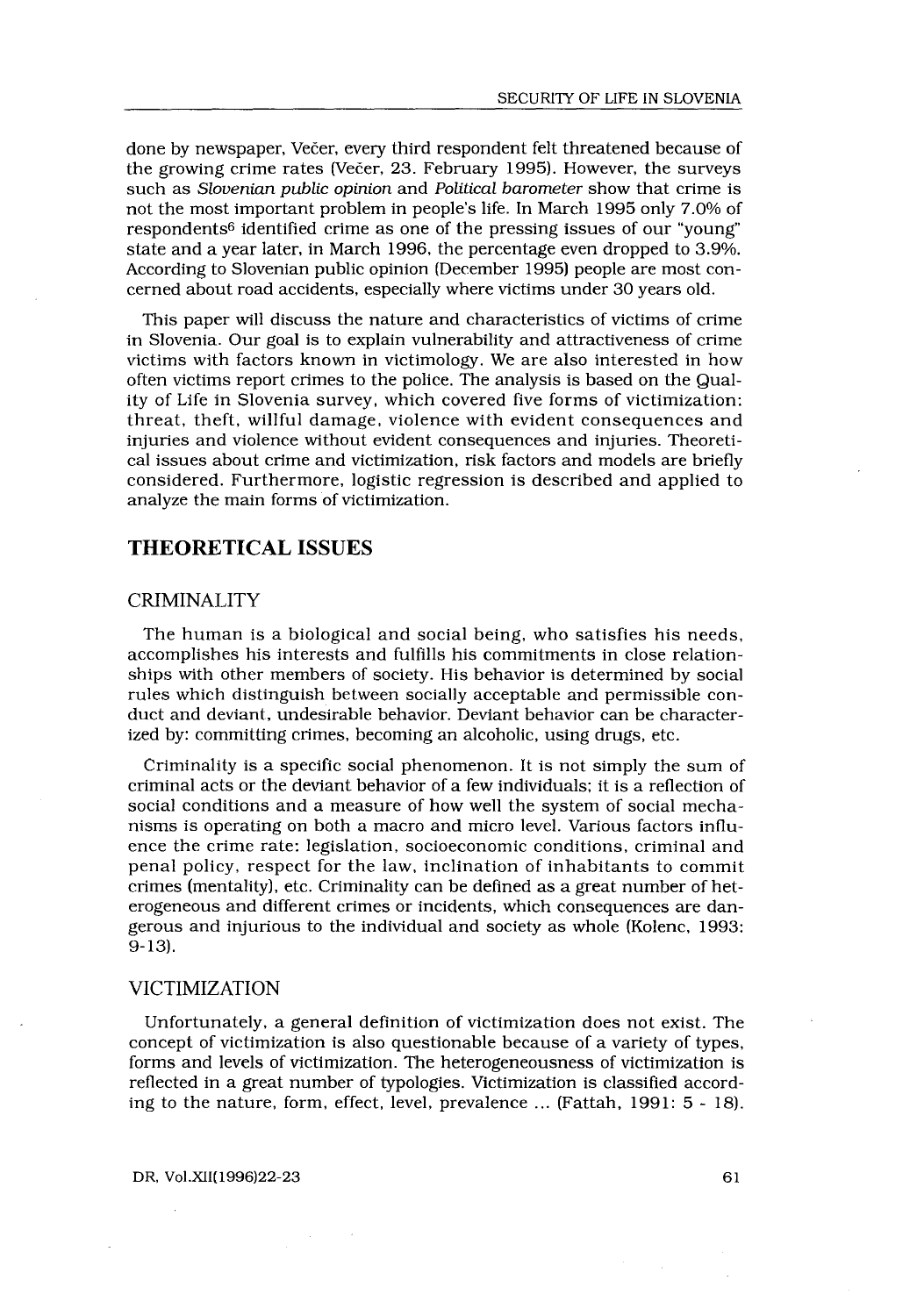Our analysis focuses on criminal victimization, more precisely, primary victimization, where the victimization is a result of crime events and where a victim is physical subject7 .

The two most common indicators of extent and volume of victimization are figures and rates. Figures are indicators of the incidence of victimization and rates are the indicators of the prevalence of victimization. The incidence tells us how many incidents of victimization were reported to victim interviewers or to the police in a given period of time. Usually the period of one or sometimes five years is used . Prevalence measure the ratio of persons, who were victimized one or more time in a given period of time. This tells us how prevalent a type of victimization is<sup>8</sup> (van Dijk and Mayhew, 1992; Fattah, 1991; Block, 1992).

## VICTIM

The victim is the basic notion in victimization . The victim, in a literal sense, designates a person who suffers from the injurious actions of other people, things or events. In law, particularly in criminal law, the victim is the injured party, the person who suffers prejudice, damage or loss as a result of criminal act. The victim could be a physical or a legal subject. It could be specified (for example, a state, a corporation or an association, etc .) or unspecified (public order, religion, etc .) (Separovič, 1973) . In victimology and criminology, the term victim is used in different ways . It can be used to identify a personal characteristic (e.g. wickedness, sickness, old age, youth,...), a stereotype (ideal victim is a wick, young or old women, who does not know her big and bad offender), social status (e.g. minorities, women, ...) or social role (e.g. homosexuals, prostitutes, transsexuals, drug addicts,...). Each culture creates its own popular stereotypes of victims. Society's attitudes and reactions toward actual victims are often shaped by the extent to which victims fit these images and stereotypes. But in every society there are groups who are more vulnerable and more often exposed to victimization, usually weak, helpless and/or defenseless people or religious or ethnic minorities, etc. Vulnerability to victimization may also be related to certain occupations that render those who practice them particularly exposed to criminal attacks, such as taxi drivers, bank cashiers, pharmacists, ... (Fattah, 1991: 95 - 107).

Everyone could become a victim, but the risk for victimization is not the same for every individual. Many characteristics influence victimization, such as (Separovič, 1973, Nikolič-Ristanovič, 1990) :

- personal characteristics : biological (gender, age, etc .) and psychical (aggressiveness, alienation, carelessness, etc .) characteristics,

- social characteristics (environmental, occupational, interpersonal, etc .),

- situational characteristics (conflicts, the way of life - routine activities, leisure).

Garofalo, Hindelang and Gottfredson (Fattah, 1991) developed a theoretical model that uses lifestyle to explain the individual exposure to victimization risk. Their model posits that the likelihood an individual will suffer personal victimization depends heavily on the type of a lifestyle he enjoy. The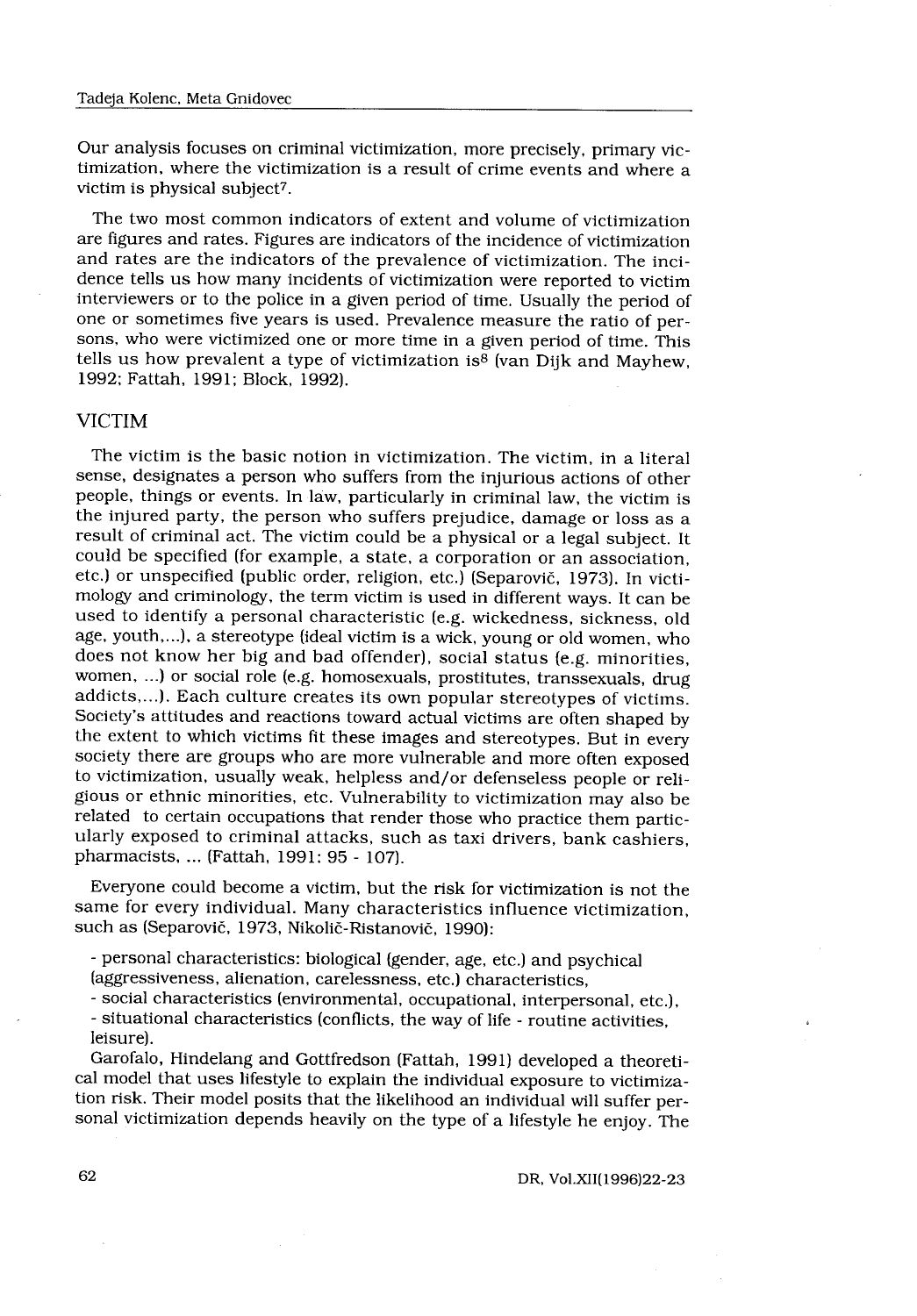lifestyle refers to routine daily activities, both vocational activities (work, school, keeping house, etc .) and leisure activities (including location of leisure activity, regularity of leisure activity and social contacts). Individual roles in society are determined by one's assets, age, education, marital status, etc . and determine one's lifestyle . Variations in lifestyle alter the risk of victimization and variations in the convenience, the desirability, and vincibility of the person as a target for personal victimization are subject to change. (Walklate, 1989; Fattah, 1991: 319, 322 - 325)

Generally speaking, the profile of the crime victim could be composed as a young unmarried male, living alone in a rented apartment, probably of middle or high economic status with a fully active life outside the home . The findings of international victim surveys have shown that so called 'typical' victims do not pay enough attention to their own safety and if something happened to them, they usually did not report the incident to the police for many various reasons. The victim survey carried out in 1992 by the Institute for Criminology in Ljubljana in cooperation with the Center for Methodology and Informatics at the Institute of Social Science found that the victimization risk in Ljubljana was greater for a younger person with relatively high income, who lived in a residence environment of higher status and who had a widespread social network (Kolenc, 1993 and 1995).

## ANALYSIS OF SECURITY

In the Quality of Life in Slovenia survey a set of questions about security was included . Respondents were asked whether they had been victimized in the last twelve months in Slovenia . The questionnaire covered five forms of primary victimization :

theft

willful damage violence with evident consequences and injuries violence without evident consequences and injuries and threat .

Respondents were asked whether they were victimized and if they were, how many times. They were also asked to report where the incident took place, whether they reported the crime to the police and, in the case of theft and willful damage, whether the property was covered .

We wanted to explain specific forms of primary victimization using the following independent variables:

gender age number of household members education (primary, secondary, advanced degree) marital status (single, living with a partner, divorced, widowed) quality of resident environment (ranking disturbing factors from 0-5) property (wealth) status (ranking material goods from 0-9) leisure (identifying activities on a scale of 0 - 10) type of residence (house, apartment) .

DR, Vol .XII(1996)22-23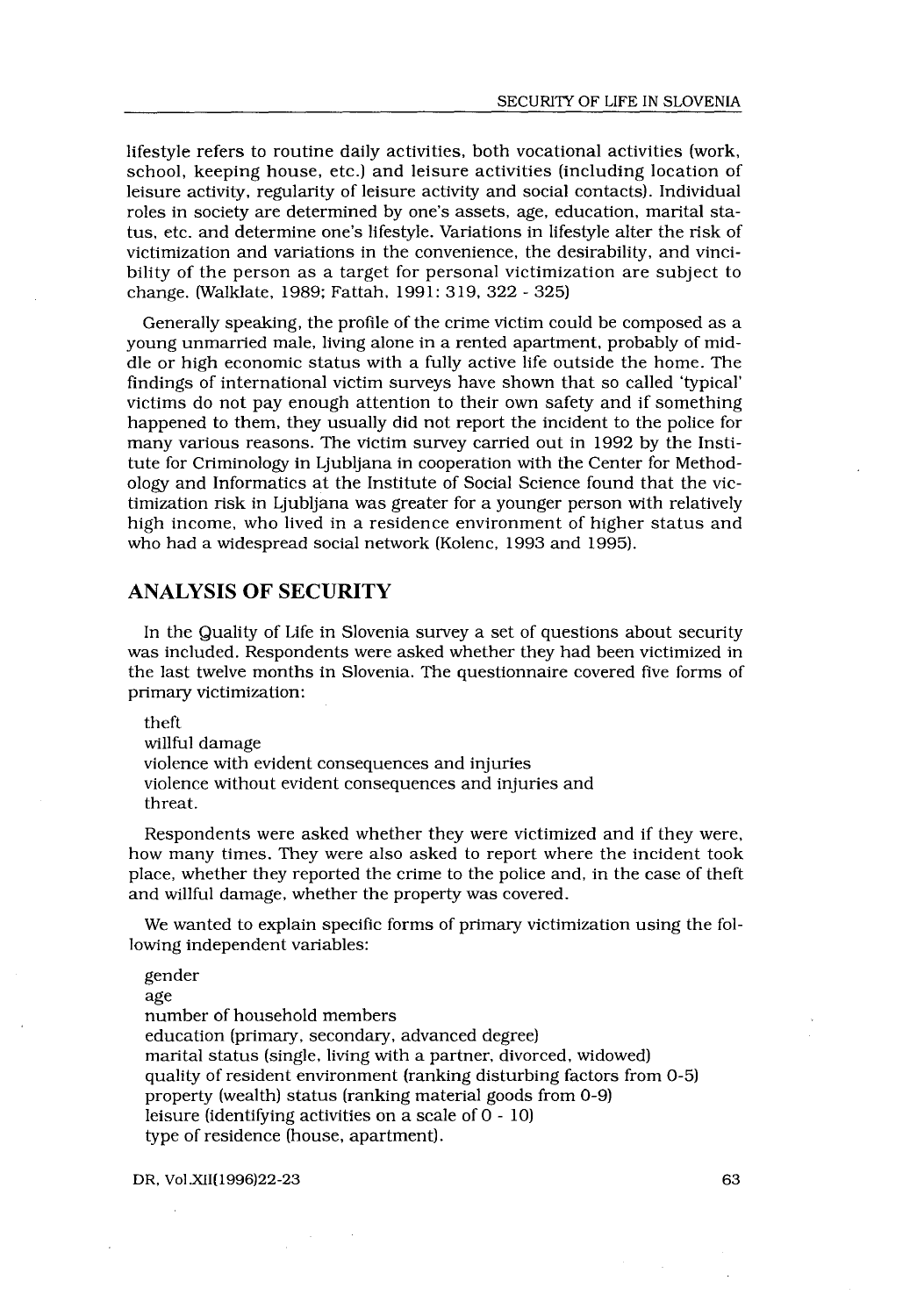Quality of residence environment, property status and leisure are indexes created to explain primary types of victimization .

Disturbing environmental factors are included in quality of residence environment index, i.e.: traffic noise, noise due to industry, neglected neighbourhood, unfriendly neighbours, dull neighbourhood . More disturbing factors in residence environment, the worser the socio-ecological quality of environment.

The next index property status measures the possession of specific material goods such as a car, a boat, a vacation house or apartment, a caravan, one or multiple flats or family houses, valuable things, property or business buildings and stocks and bonds . More material goods in the possession of respondent, the higher respondents' property status .

In the third index, named leisure activities such as going to the cinema, the theater or a concert, eating out in restaurants, going dancing, traveling, visiting relatives, friends and acquaintances, walking or playing sports, are included. We are not interested in how often the respondent was engaged in activities (whether he does certain activity regularly or occasionally), but only if he is engaged or not.

#### LOGISTIC REGRESSION

The goal of this paper is to explain the 'rare' dichotomous dependent variable (form of victimization) with selected independent variables. The most suitable method for explaining unevenly distributed forms of victimization is logistic regression.

The basic notion of the logistic model is that the probability for particular attributive characteristic is a linear function of individual values of one or more variables (Hadživukovič, 1982: 220, Aldrich and Nelson, 1989). In logistic regression we directly estimate the probability of victimization occurring. For the case of more than one independent variable the logistic model can be written as: Tabija Kolmo. Meta Guidowo<br>
Quality of readicate environment, property status and lessure are indexes<br>
created to explain pertany types of vectimization.<br>
Distribution contract latetical factors are included in quality of

$$
P(Y_i=1)=\frac{1}{1+e^{z_i}}=P_i,
$$

where  $Z_i$  is a linear combination

$$
Z_i = \Sigma b_k X_{ik}
$$

where k  $(k = 0, \ldots, m)$  is a number of variables and i  $(i = 1, \ldots, N)$  is a number of units.

The probability of victimization not occurring is estimated as

$$
P(Y_i=0)=1-P_i.
$$

Logistic parameters  $b_k$  are estimated by a method called Maximum Likelihood Estimation (MLE). (Aldrich and Nelson, 1989: 49 - 52, Bye and Riley, 1989). Estimated parameters  $b_k$  determine the direction of the effect. The effect of the independent variable increases with larger value of the parameter.

64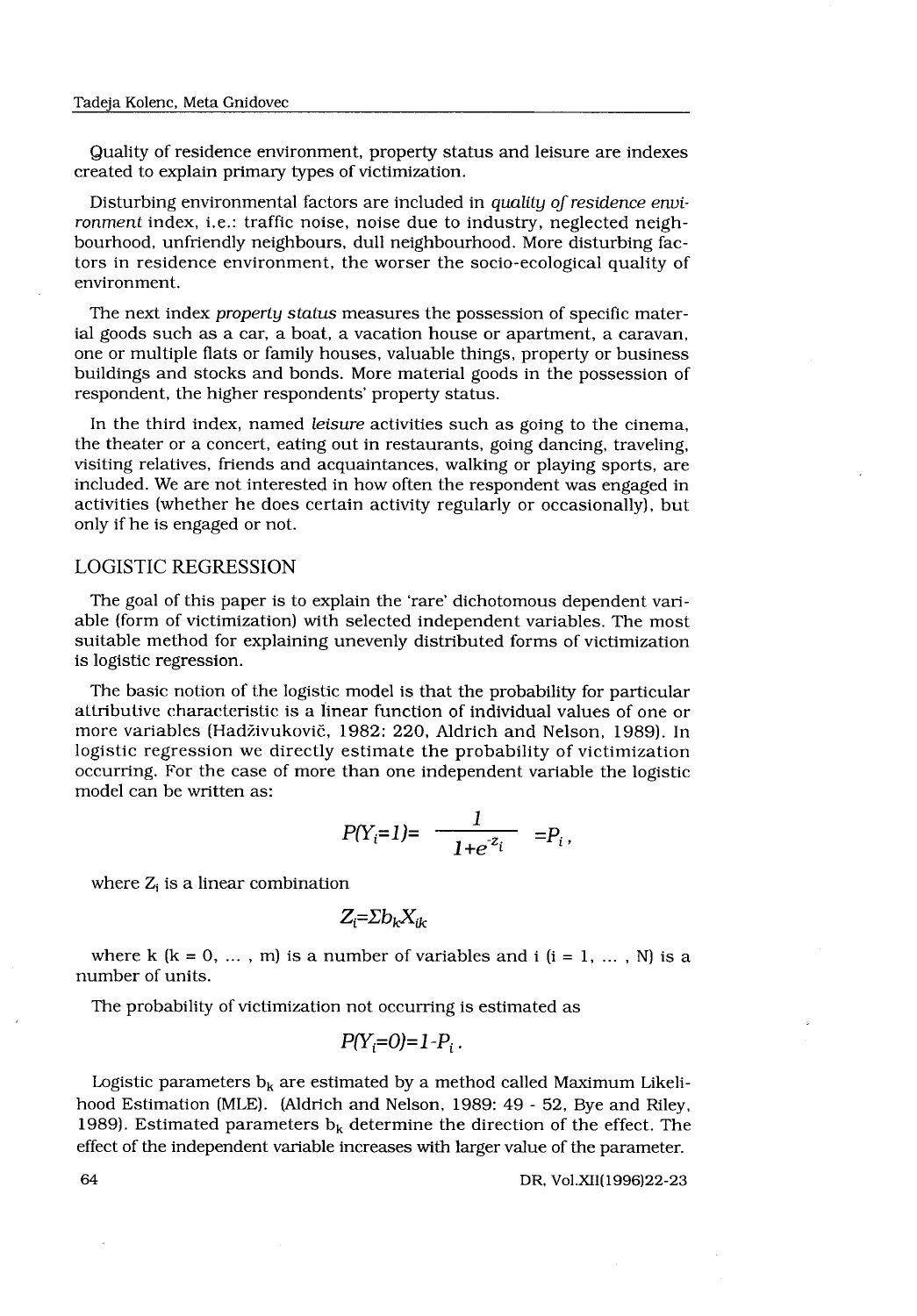Logistic regression has several coefficients and statistics for testing logistic parameters and fit of the model as whole (Aldrich and Nelson, 1989: 54 - 61). Statistical software SPSSPC V4.0 uses Wald statistics to test hypotheses about parameters. To test the fit of the model the following two statistics are used:-2 log likelihood (-2LL) and goodness of fit. A good model is the one that results in a high likelihood of the observed results . We have a good fit when value of -2LL is small (if model fits perfectly, the -2 times the log likelihood is 0.) and the significance level of goodness of fit is large.

Because of the comparability of our results with the results of other victim surveys (see Kolenc, 1993: 20-25) all the variables were included in the model and ENTER method was used.

## RESULTS

 

#### BASIC STATISTICS

Let us present some basic characteristics of the population under study . 1806 persons participated in the survey. There were 47.6% males and 52.4% females . The average age of the population was 44 .9 years (standard deviation: 17.5). 42.1% of respondents had completed primary school, 48.5% secondary and 9.4% university . Most of participants lived with a partner/spouse (63 .9%), 26 .2% were single, 3 .3% divorced and 6 .7% widowed. The average household size was 3.54 (standard deviation: 1.66). In the leisure time participants were quite active (they were engaged in five activities outside their home on average). Their property (wealth) status was not particularly high (2 .24 material goods in average) . The quality of residence environment was relatively high; the average number of disturbing factors was only 0.38 (standard deviation: 0.7).

In Table 1 the frequencies and prevalence of the primary victimization forms are reported. It can be seen that all victimization forms are rare (low prevalence) .

#### Table 1 FREQUENCIES, PREVALENCE RATES AND REPORTED PRIMARY VICTIMIZATION

| prevalence).                                                                          |           |               |                                                  |                            |  |
|---------------------------------------------------------------------------------------|-----------|---------------|--------------------------------------------------|----------------------------|--|
| Table 1<br>FREQUENCIES, PREVALENCE RATES AND REPORTED<br><b>PRIMARY VICTIMIZATION</b> |           |               |                                                  |                            |  |
| form of primary victimization                                                         | frequency | prevalence(%) | number of reported<br>victimization<br>incidents | % of reported<br>incidents |  |
| theft                                                                                 | 82        | 4.6           | 56                                               | 69.6                       |  |
| willful damage                                                                        | 70        | 3.9           | 26                                               | 36.7                       |  |
| violence with evident<br>consequences and injuries                                    | 20        | 1.1           | 15                                               | 83.0                       |  |
| violence without evident<br>consequences and injuries                                 | 28        | 1.5           | 11                                               | 39.7                       |  |
| threat                                                                                | 60        | 3.3           | 17                                               | 27.9                       |  |

In the period of twelve months 11 .3% of the respondents suffered one or more victimization incidents .

DR, Vol.XII(1996)22-23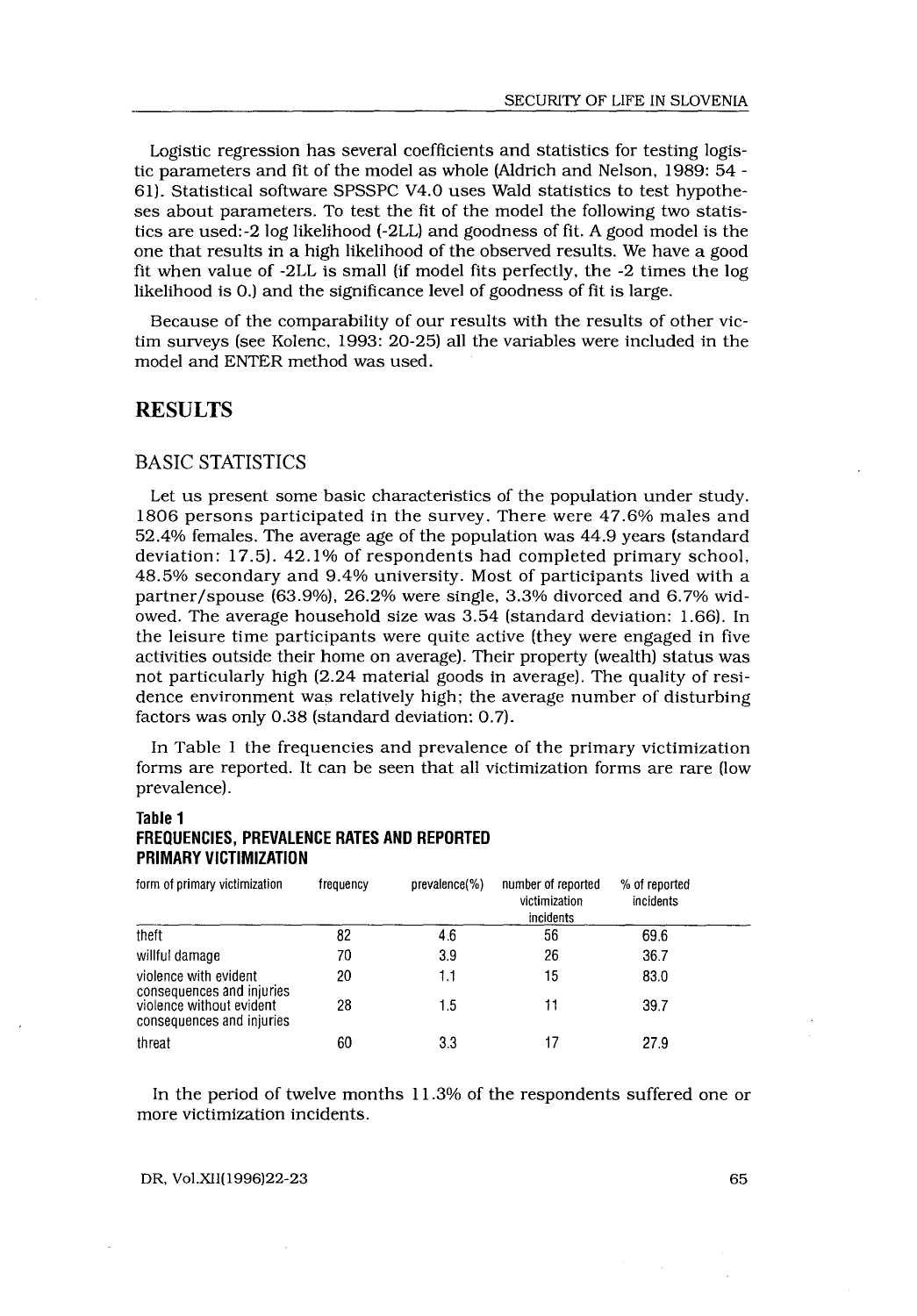The percentage of reported incidents (see Table 1, column 5) indicates the difference between the officially recorded criminality and real criminality . We can see that victims reported most incidents of violence with evident consequences and injuries . The percentage of reported theft incidents is also relatively high, probably due to considerable economic loss that accompanies it. Willful damage, violence without evident consequences and injuries and threats are not reported as frequently, only every third victim reported the incident to the police . There are many reasons why victims do not report their victimizations to the police . Among the most common reasons is the belief that the incident is minor, that it is not a police matter (because of the relationship between the victim and victimizer), and that the police would not be able to do anything to find and arrest the culprit or recover the stolen goods. Many public opinion surveys showed skepticism as to the effectiveness of police action (Pavlovič, 1993) . Sometimes the reason can be fear of revenge by the offender, especially in the case of threats and psychical violence . Many victims believe they would worsen their situation and endanger their security further should they notify the authorities .

Respondents were exposed to violence and threats most often in their homes, in their workplaces and in public places (streets, restaurants, discos, ... ). In most cases the loss of property caused by theft and willful damage was not recovered. The damage cost by theft was repaid in only every fifth case (in 22.8% cases), while in case of willful damage in 34.9% cases. The reason could be that the incident was not reported to the police and therefore indemnity claims at courts or insurance companies are not possible.

To establish if there is an influence of victimization factors on specific forms of primary victimization, t-test and chi-square statistics were carried out. The marital status (Table 2, column 4) and age (Table 3, column 6) are the factors that differentiate victims from non-victims the most.

|                          |                                                       | the factors that differentiate victims from non-victims the most.    |                   |                |           |  |
|--------------------------|-------------------------------------------------------|----------------------------------------------------------------------|-------------------|----------------|-----------|--|
| Table 2<br>VICTIMIZATION |                                                       | STATISTICALLY SIGNIFICANT VALUES OF CHI-SQUARE STATISTIC FOR PRIMARY |                   |                |           |  |
|                          | form of primary victimization                         | gender                                                               | type of residence | marital status | education |  |
| theft                    |                                                       | ***                                                                  | $* *$             |                |           |  |
| willful damage           |                                                       |                                                                      |                   | $\star$        | ***       |  |
| violence with evident    | consequences and injuries                             |                                                                      |                   | $***$          |           |  |
|                          | violence without evident<br>consequences and injuries | $\star$                                                              | $\star$           | $**$           |           |  |
| threat                   |                                                       |                                                                      | $\star$           | $x + t$        |           |  |
| Legend:                  | $\star$                                               | significant to 0.10                                                  |                   |                |           |  |
|                          | $\star$ $\star$<br>***                                | significant to 0.05<br>significant to 0.01                           |                   |                |           |  |

#### Table 2 STATISTICALLY SIGNIFICANT VALUES OF CHI-SQUARE STATISTIC FOR PRIMARY VICTIMIZATION

An average victim is a younger person . Most often victims are single or divorced. Males with higher education, who live in better residence environments are most frequently victims of theft and violence without evident consequences and injuries. These victims mostly live in apartments and are relatively active in their leisure time . The victims of willful damage are usu-

DR, Vol.XII(1996)22-23

66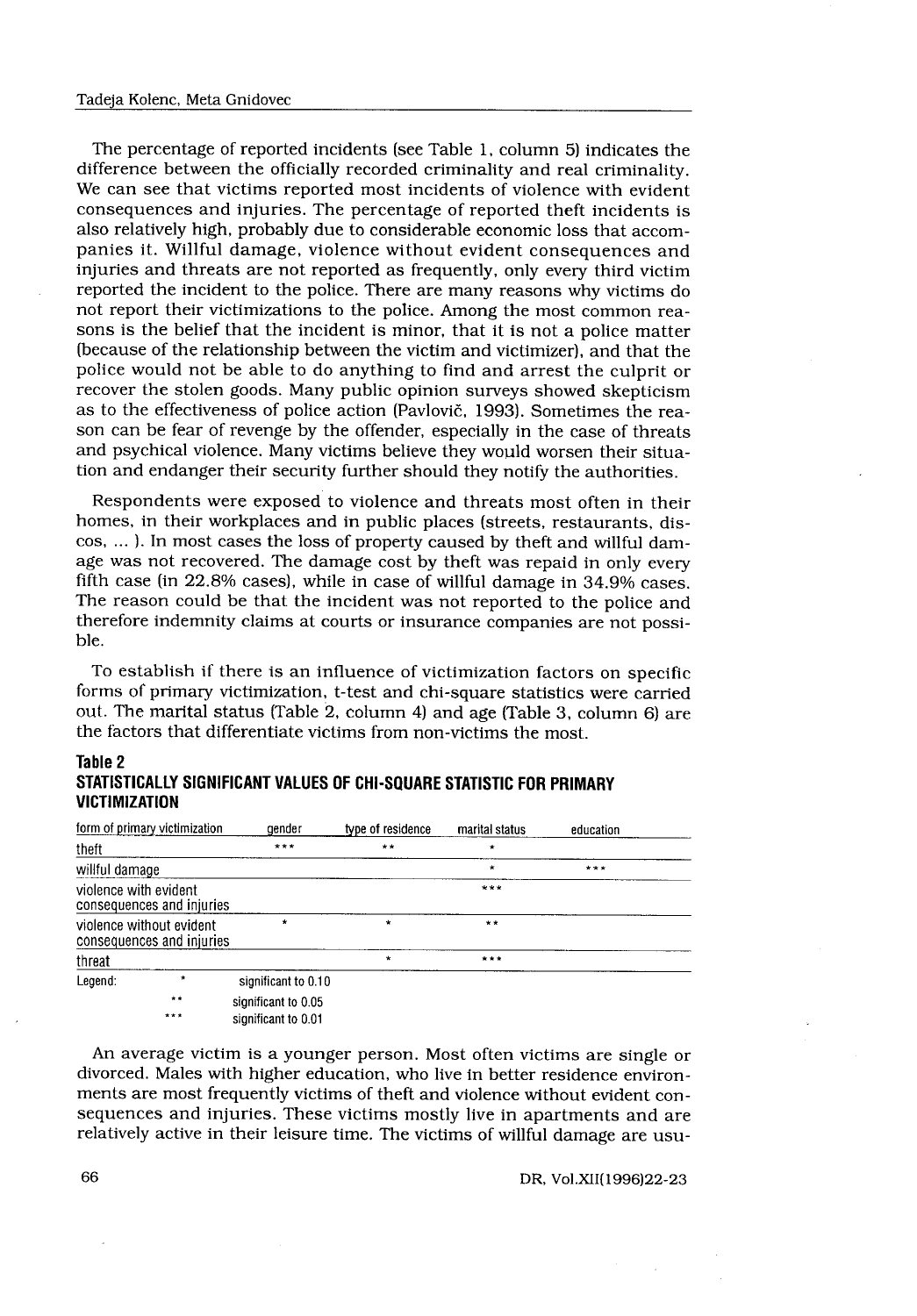ally from higher economic profiles. The probability of becoming a victim of violence is higher for persons under the age of 25, whereas middle aged persons (26 - 40 years) more often suffer from property victimization (willful damage and theft) and threats.

#### Table 3 STATISTICALLY SIGNIFICANT VALUES OF T-TEST FOR PRIMARY VICTIMIZATION

| Table 3               |                                                       | STATISTICALLY SIGNIFICANT VALUES OF T-TEST FOR PRIMARY VICTIMIZATION |                                   |         |                                |       |
|-----------------------|-------------------------------------------------------|----------------------------------------------------------------------|-----------------------------------|---------|--------------------------------|-------|
|                       | form of primary victimization                         | quality of<br>residence<br>enviroment                                | number of<br>household<br>members | leisure | property<br>(wealth)<br>status | age   |
| theft                 |                                                       |                                                                      |                                   | $* *$   |                                | $* *$ |
| willful damage        |                                                       |                                                                      |                                   | $* * *$ | ***                            | ***   |
| violence with evident | consequences and injuries                             |                                                                      |                                   |         |                                | $**$  |
|                       | violence without evident<br>consequences and injuries | $\star$                                                              | $* *$                             |         |                                | $***$ |
| threat                |                                                       | $* * * *$                                                            |                                   |         |                                | $***$ |
| Legend:               | $\star$<br>**<br>***                                  | significant to 0.10<br>significant to 0.05<br>significant to 0.01    |                                   |         |                                |       |

## LOGISTIC REGRESSION RESULTS

All models for specific forms of primary victimization can be accepted, since values of -2 log likelihood and goodness of fit statistics are statistically significant. The results are presented in Table 4.

Gender is the only factor that statistically significant determines the probability of becoming a victim of theft. Males are much more at risk than females, especially if they spent a lot of time in public places (streets, discos, . .) .

The model for willful damage showed that the best indicators for this type of victimization are age, property (wealth) status and activities in leisure time. Individuals who are between 26 and 40 years old (average age of victims was 38 years), who spent more leisure time outside their home (they are engaged in 6.3 activities on average) and are better situated are more likely to become victims of willful damage. Although in the logistic regression model education is not statistically significant, the results of chisquare statistics (see Table 2) suggest that individuals with higher education are also more likely to become victims .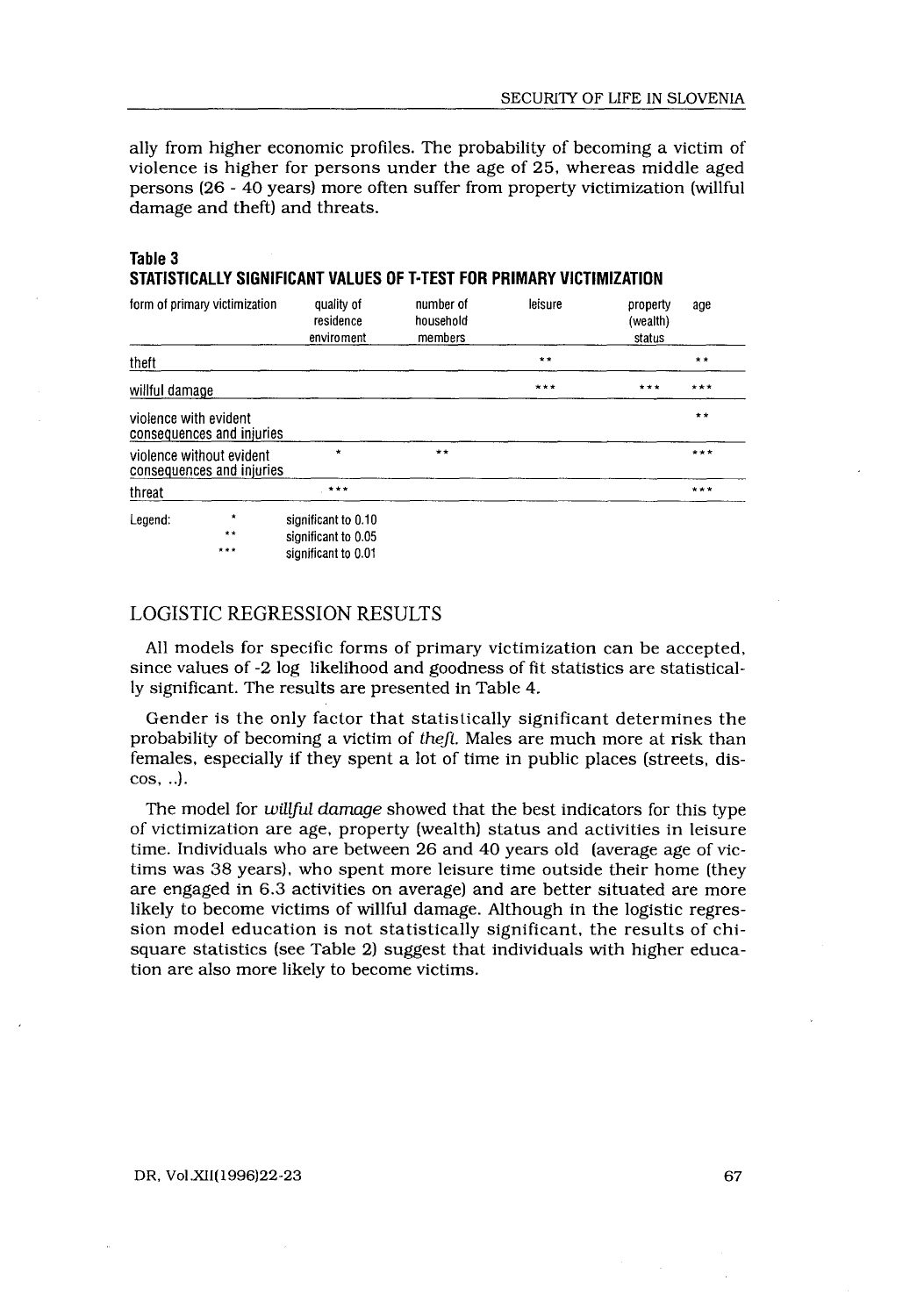## Table 4 LOGISTIC REGRESSION FOR PRIMARY VICTIMIZATION

|                                                                 | Tadeja Kolenc, Meta Gnidovec                                      |                   |                                                         |                                                            |         |  |  |  |
|-----------------------------------------------------------------|-------------------------------------------------------------------|-------------------|---------------------------------------------------------|------------------------------------------------------------|---------|--|--|--|
| Table 4<br><b>LOGISTIC REGRESSION FOR PRIMARY VICTIMIZATION</b> |                                                                   |                   |                                                         |                                                            |         |  |  |  |
|                                                                 | theft                                                             | willful<br>damage | violence with<br>evident<br>cosequences<br>and injuries | violence without<br>evident<br>cosequences<br>and injuries | threat  |  |  |  |
| gender                                                          | $* * *$                                                           |                   |                                                         | ×                                                          | $\star$ |  |  |  |
| type of residence                                               |                                                                   |                   |                                                         | $\star \star$                                              |         |  |  |  |
| marital status                                                  |                                                                   |                   |                                                         |                                                            | ***     |  |  |  |
| education                                                       |                                                                   |                   | $* *$                                                   |                                                            |         |  |  |  |
| number of household<br>members                                  |                                                                   |                   |                                                         | $* *$                                                      |         |  |  |  |
| quality of residence<br>enviroment                              |                                                                   |                   | $\star$                                                 |                                                            | $***$   |  |  |  |
| leisure                                                         |                                                                   | $\star\star$      |                                                         | $\star$                                                    |         |  |  |  |
| property (wealth)<br>status                                     |                                                                   | $***$             |                                                         |                                                            |         |  |  |  |
| age                                                             |                                                                   | $***$             | $\star$                                                 | $* * *$                                                    | $***$   |  |  |  |
| - 2 Log likelihood                                              | 619.0                                                             | 508.4             | 164.9                                                   | 245.2                                                      | 457.9   |  |  |  |
| Goodness of fit                                                 | 1773.2                                                            | 1812.7            | 2325.6                                                  | 2026.8                                                     | 1728.7  |  |  |  |
| Legend:<br>***                                                  | significant to 0.10<br>significant to 0.05<br>significant to 0.01 |                   |                                                         |                                                            |         |  |  |  |

The best indicators for violence with evident consequences and injuries are education, status of residence environment and age. Young persons between 18 in 25 are more often exposed to violence then other age groups. This is not a surprising result. Not only the police but also many experts and media warn of increasing rates of this type of victimization . Young persons with active lifestyles (being in public places at night, showing off, prone to hot tempers and using violence to solve conflicts,...) many times endanger their own security (Fattah, 1991).

Individuals in secondary school are also more often exposed to this type of violence . This is an expected result, since victims are mostly young people who still haven't finished their schooling.

Violence without evident consequences and injuries is determined with following factors: age, gender, number of household members, type of residence, activities in leisure time. On the basis of these factors we can assume that this is domestic violence . Victims of this type of crime are usually young persons between 18 and 25 years old, who live in a large households and often in too small apartments. Males prevail as victims. Conflicts in families are often caused by "boys" spending too much time outside home (at night).

According to police statistics the number of violent crimes<sup>9</sup> is especially greater in public and private places . The victims of domestic violence are mostly children, juveniles and women . Domestic violence is not only result of troubled personal relationships in the family, but also a result of the

DR, Vol.XII(1996)22-23

68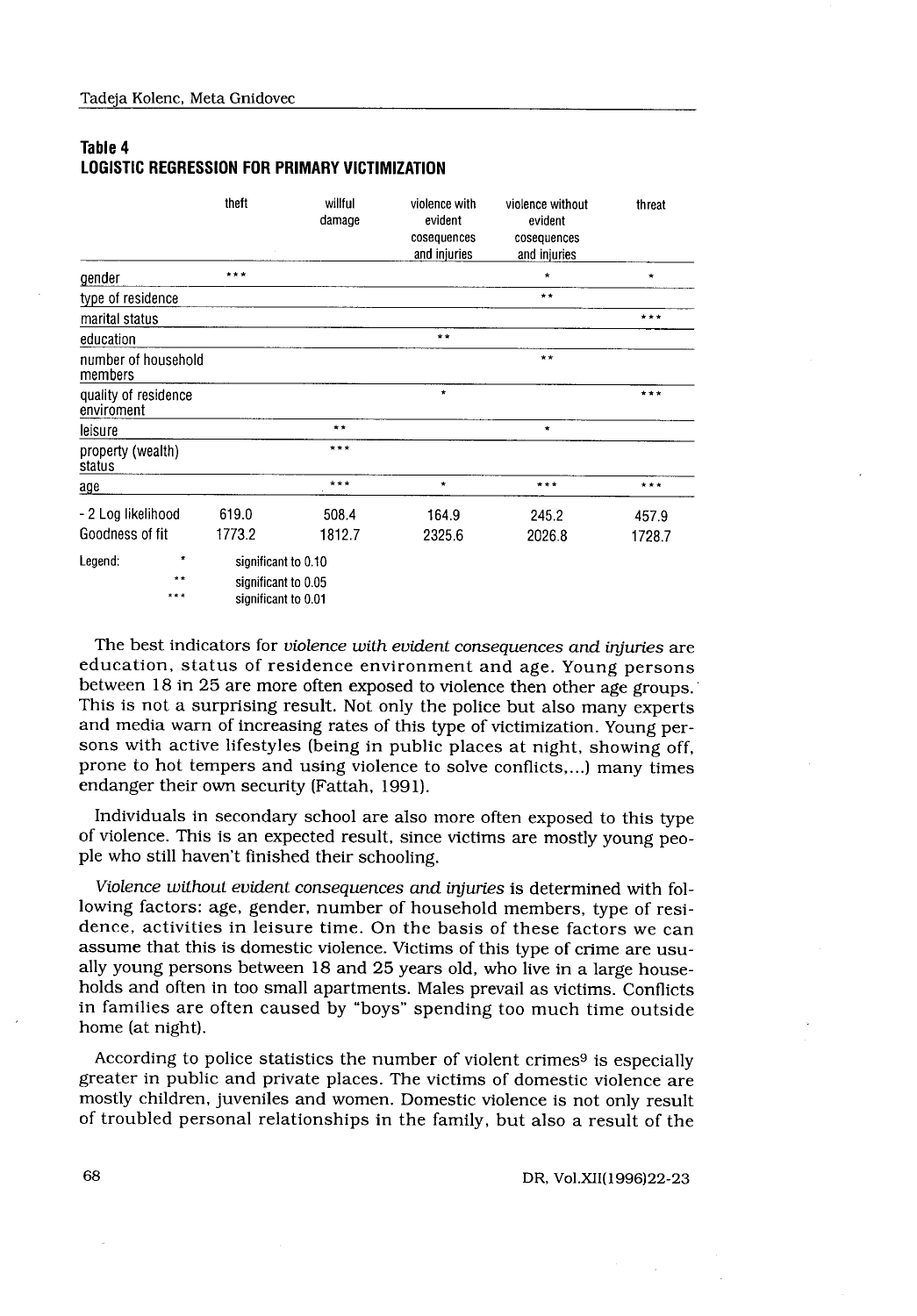relation between family and the environment (community). Juveniles are also victims of physical injury and blackmail. Increasing unemployment, aggravated social conditions, occupational and educational uncertainty and the marginalization of some sectors of the population result in increasing number of violent acts, especially in urban centers (Preliminary information of the Ministry of the Interior, 1996) .

Gender, age, marital status and status of residence environment are the most important determinants for threats . Divorced persons, from 26 to 40 years old, are more often exposed to threats. Victims are mostly females, who live in the residence environment of lower status. Very often these women are threatened (with bodily harm, death, suicide, kidnapping of a child, ...) by their former husbands.

# CONCLUSION AND DISCUSSION

The analysis of crime victims gave us some interesting results . We found out that there is no universal deterministic characteristic to explain vulnerability and attractiveness of a crime victim . Each form of victimization had specific characteristics of crime victims :

a. Exposure to property victimization (theft, willful damage to property) is determined with age, gender, property (wealth) status and activities in leisure time . A typical victim could be described as a highly educated, well situated male, who is about 33 years old and leads an active life outside of the home.

b. Victims of violence are mostly males with active life styles, who live in apartments and probably haven't finish their schooling yet .

c . A victim of threat is typically a divorced, middle aged woman who lives in a residence environment of lower status .

Individuals at different ages are exposed to different forms of victimization . Safety changes with lifestyle and property status . The state guarantees a certain degree of security, but it is not enough. Individuals can insure their own safety and the safety of their property by being sensible in their behaviour and lifestyles they lead .

Victim surveys elsewhere (Canada, Great Britain, USA) (see Fattah, 1991) also established, that victims are mostly younger males, who live in apartments and are active in their leisure time. But, any final and unchangeable definition of typical characteristics of victims would be dangerous and unreal. If somebody does not have the attributes of a typical victim, that does not mean that he hasn't been victimized or he won't be, just that statistically the risk for victimization is lower.

Unfortunately Quality of life in Slovenia survey does not include questions that ask: how individuals protect their safety, their property (by using an alarm, safety locks, weapons, dogs, guard, ... ), whether they avoid dangerous places or whether they feel safe in their neighborhood . Very safe,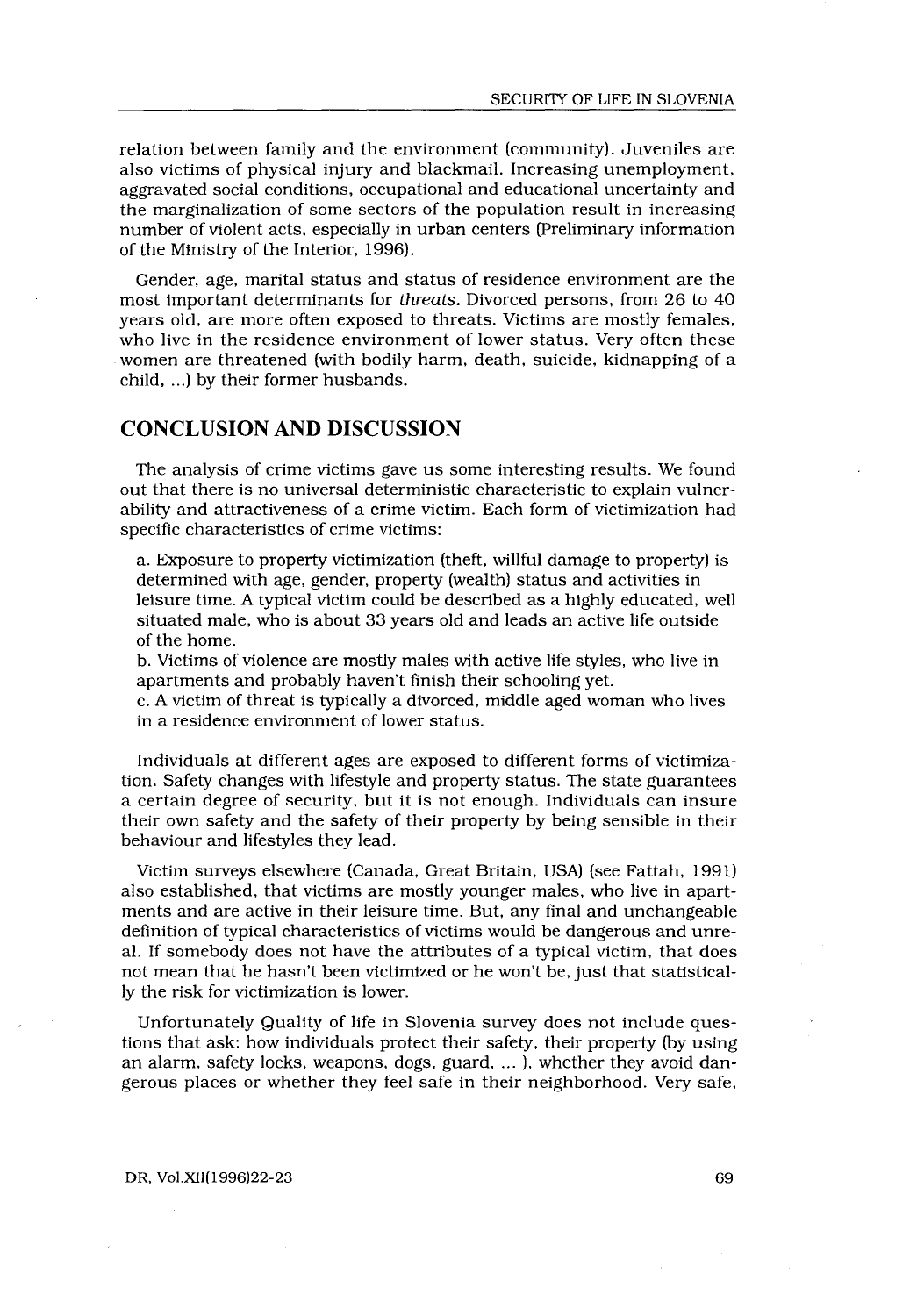safe, unsafe, very unsafe? For a better understanding of security problems and victimization, it would be necessary to include questions about preventive behaviour and fear of crime in the questionnaire.

#### **NOTES**

1 Other dimensions of quality of life are : welfare, identity and liberty .

2 See Allardt, Erik (1993): Having, Loving, Being: An Alternative to the Swedish Model of Welfare Research. In: Nussbaum, M. and Sen, A. (eds.): The Quality of Life, Clarendon Press, Oxford.

3 Comparison of crime rates and indicators is methodologically highly risky because different levels, extent of the incrimination and classifications of particular types and forms of crime events are used.

4 See for more in Pečar, Janez (1992) : Institucionalized non-state control, Didakta, Radovljica .

5 Other most exposed factors were bad economy, destruction of environment, drugs and AIDS.

6 Respondents of inquiry Political barometer .

7 Fattah (1991: 6) separates types of victimization according to their sources in six master categories:

- Natural victimization: Victimization by natural forces, elements, agents, substances, organisms, and so on .

Auto-victimization : Victimization by one's own hand or as a result of one's action .

Industry/Technological victimization: Victimization by synthetic substances and products and by conditions and changes created in the biophysical environment by people's action.

- Structural victimization: Victimization by one's society, culture, government, criminal justice system, and so on .

- Criminal victimization: Victimization by crime and by acts made punishable by law.

- Noncriminal victimization : Victimization by torts and other noncriminal acts or omissions.

Further, criminal victimization is according to type of victim separated into five mutually exclusive categories (Fattah, 1991:12-13):

- Primary victimization involves the individual victim who is directly assaulted and injured in a face-to-face offense, who is threatened, or who has property stolen or damaged.

- Secondary victimization refers to commercial establishments . The victim is impersonal, commercial, and collective, such as a department store, a railroad, a theatre, a church, etc.

- Tertiary victimization refers to a very diffusive victimization that extands to the community at large and includes offenses against public order, social harmony, or administration or government.

- Mutual victimization refers to those cases in which the participants mutually consent to engage in acts that are violations of the law.

- No victimization includes alcoholism, drug abuse, running away from home, and so on .

8 This two factors are not perfect . When we examine the extent and volume of victimization we should always have in mind, that incidence is just an estimate of victimization, especially if the data derives from victim surveys, and the prevalence could be misleading due to the skewness of the distribution of victimization .

9 Slovenian penal code does not determine violence as independent criminal act . Violence is just an element of different types of crimes . It could be defined as physical or psychological misuse of power, as violence against human or object.